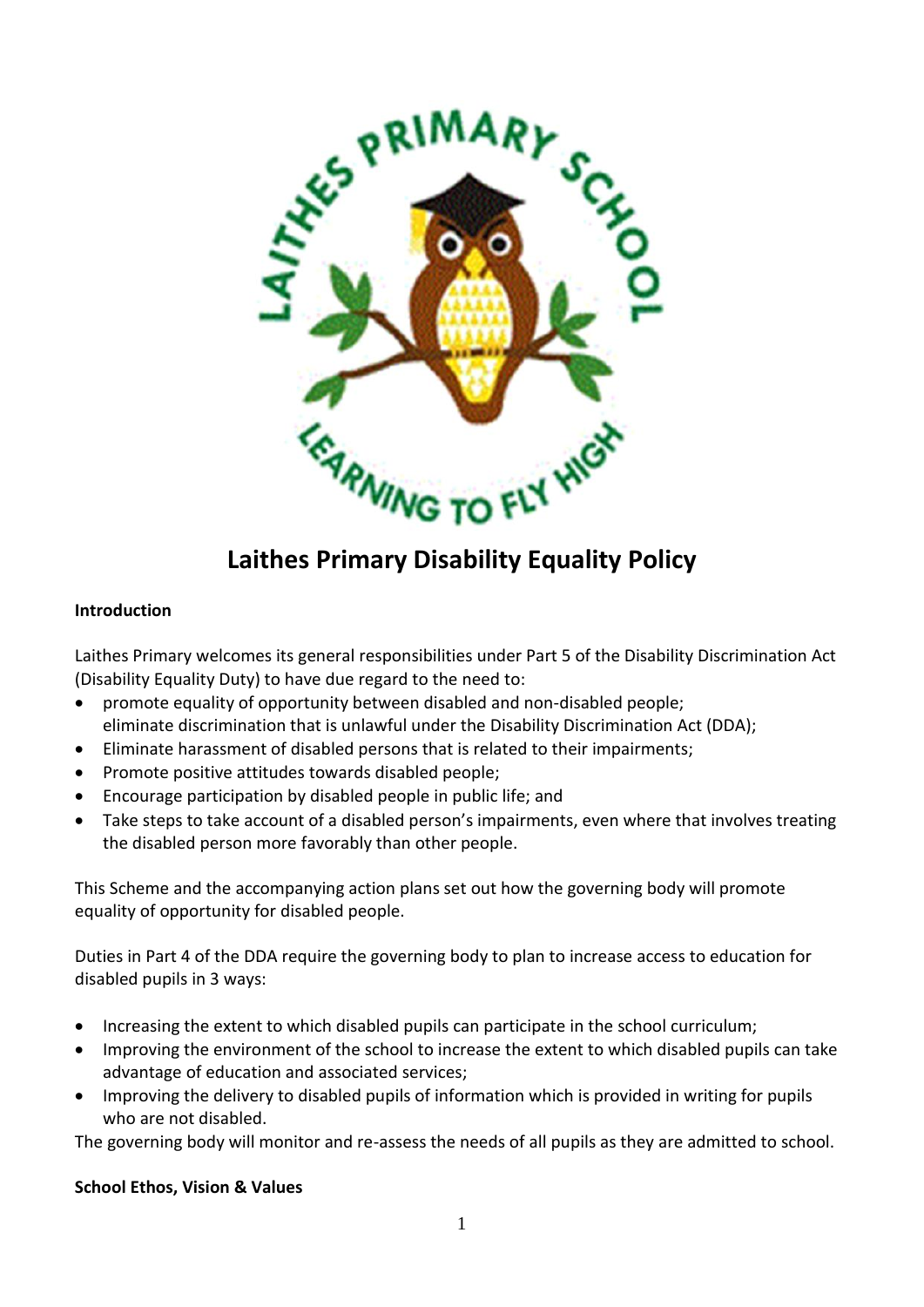At Laithes Primary we are committed to ensuring equality of education and opportunity for disabled pupils, staff and all those receiving services from the school. We aim to develop a culture of inclusion and diversity in which people feel free to disclose their disability and to participate fully in school life. Our admissions policy does not discriminate against disabled pupils. The achievement of disabled pupils will be monitored and we will use this data to raise standards and ensure inclusive teaching. We will make reasonable adjustments to ensure that the school environment is as accessible as possible. We will not tolerate harassment of disabled people with any form of impairment. This school uses the "social model" of disability, as the basis for its work to improve equality for and tackle discrimination against disabled people. This model says that it is the world and society that creates barriers that limit or prevent disabled people from enjoying the same opportunities as people who are not disabled.

## **Our Vision**

We aim to provide a challenging, broad and balanced curriculum that meets the needs of ALL children.

We aim to provide a learning environment where the quality of learning and teaching enables all children to achieve high standards.

We aim to create an environment that develops our children as caring, well-rounded citizens who believe that everyone is of equal importance.

We aim to foster each child's social, moral, spiritual, physical and cultural development and promote equality of opportunity between disabled and non-disabled people.

We aim to develop a successful home, school and community partnership.

## **Definition of Disability**

The Disability Equality Act 2010 defines a disabled person as someone who has a "physical or mental impairment which has a substantial and long-term adverse effect on his or her ability to carry out normal day-to-day activities."

#### <https://www.gov.uk/definition-of-disability-under-equality-act-2010>

A physical or mental impairment includes sensory impairments; impairments relating to mental functioning, including learning disabilities; and long term health conditions such as diabetes, epilepsy, HIV infection, cancer or multiple sclerosis.

Substantial means more than minor or trivial.

Long-term means an impairment that has lasted at least 12 months, or is likely to last 12 months or for the rest of the person's life.

Normal day-to-day activities cover the following categories: mobility; manual dexterity; physical coordination; continence; ability to lift, carry or otherwise move everyday objects; speech; hearing or eyesight; memory or ability to concentrate, learn or understand; perception of the risk of physical danger.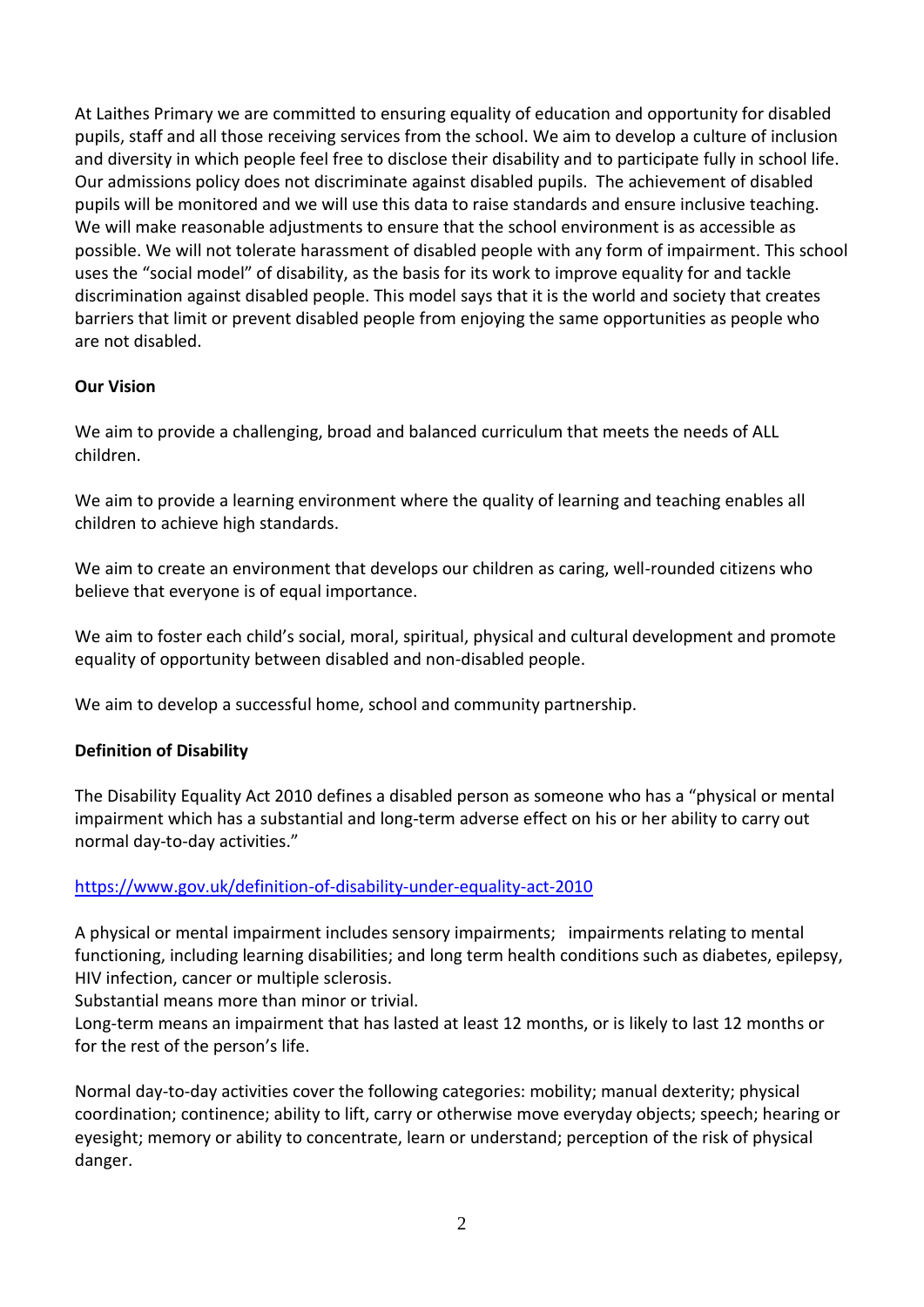Someone with an impairment may be receiving medical or other treatment which alleviates or removes the effects of that impairment (but not the impairment itself). In such cases the treatment should be disregarded and the impairment is taken to have the effect it would have had without the treatment.

Some people are automatically deemed to have a disability covered by the Act – those with HIV, cancer, MS and severe disfigurements.

Laithes Primary agrees with the recommendations from the Disability Equality in Education (DEE) that all pupils with SEN and those with long term medical needs be treated as disabled for the purposes of the Act and for equality. This is in addition to all pupils with long-term impairments, which have a significant impact on their day-to-day activities.

## **How disabled people have been involved in the Scheme**

Laithes Primary recognises the importance of involving disabled people fully in the development of our Disability Equality Scheme. We have involved disabled people in the following ways:

Through

- Identifying priorities for action
- Identifying barriers

The methods we have used to access views and ascertain priorities include Organised formal meetings/focus groups Planned PSHE lessons Parental questionnaires Working in a cluster group with other schools We will continue to take steps through our Scheme, to build on the involvement of disabled people over time.

## **Disabled pupils:**

We have identified our disabled pupils

We will provide opportunities for disabled children to ensure that we listen to their views in informal settings.

We have consulted with children and the School's Council who believe that:

• All children are treat the same and that there is equality of opportunity

Key issues identified by our pupils were:

- There are currently no identified issues
- That each class's School Council member would act as an aid and friend to any pupil with disabilities and ensure that they are feeling happy and involved.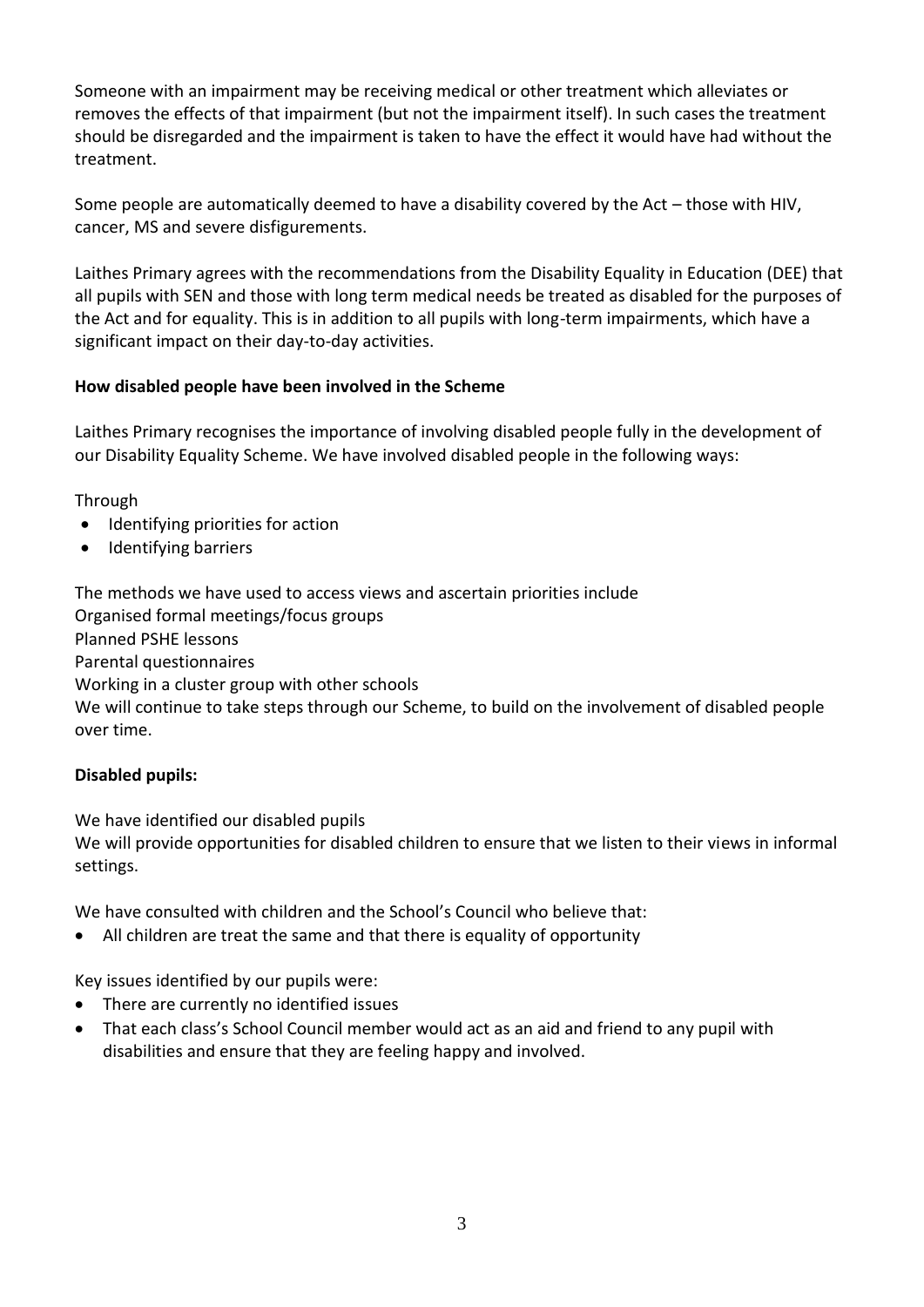## **Disabled staff:**

We have asked all staff to identify any barriers that affect them and how we can plan to overcome them.

• There are currently no key issues identified by our staff.

## **Disabled parents/carers:**

We have given all parents/carers a questionnaire to identify any barriers and how we can improve the way we meet their needs.

We will organise opportunities for disabled parents/carers to come into school and share their views in informal settings or on a one to one basis.

Where any priorities are identified we will address these and incorporate them into the action plan

## **Disabled members of the local community:**

Where any priorities are identified we will address these and incorporate them into the action plan Disabled members of the community who use school facilities will be involved in developing the scheme as opportunities arise.

We have involved disabled pupils, staff, governors and parents in developing the scheme through a range of consultation processes. Pupil views have been sought through class and school councils, school staff and governors have received training on the DEE, and parents' views have been sought via a questionnaire although we do recognise the need to re-visit and give more information and more involvement.

#### **How we have gathered information on the effect of our policies and practices on disabled people**

Gathering information will be an ongoing process.

We recognise that our policies and practices may impact on disabled people and in particular on:

- The recruitment, development and retention of disabled employees;
- The educational opportunities available to and the achievements of disabled pupils.

We acknowledge that information gathered from a wide range of sources will be required in order to identify the actions which we need to take to promote disability equality. We will ensure that information is gathered in relation to both employment and the delivery of our services.

The processes we use for gathering information will include:

- Recruitment, development and retention of disabled employees
- We will raise awareness of the definition through a statement which will be sent out to all potential new employees
- When recruiting and selecting new staff, information on disability is collected via the application form and a staff disability awareness form
- Information on any disabilities of existing staff is gathered through employees informing the Headteacher
- We do explain our reasons for encouraging disclosure
- Personnel records for staff are kept up to date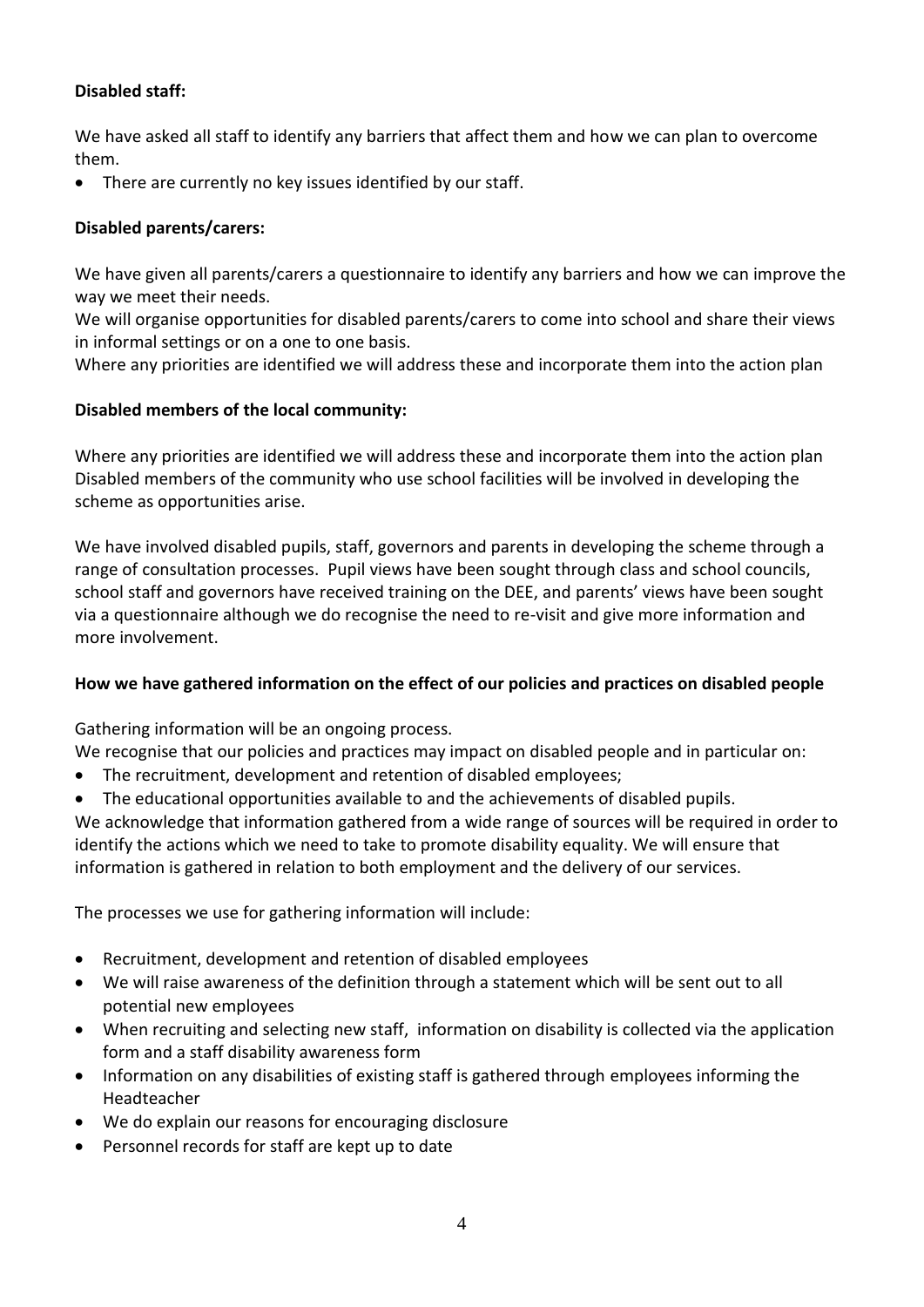## **Educational opportunities available to and the achievements of, disabled pupils**

Laithes Primary will:

- Collect information on the disability of new pupils as part of school admission enquiries
- Ensure that pupils feel comfortable in raising issues or difficulties they have as a result of a health condition/impairment through their School Council friend
- Use all available summative data to analyse pupil progress, keep lists of extra-curricular activities children undertake in school and celebrate and record achievements out of school. The Every Child Matters outcomes are integral to the work of the school.
- We will monitor the participation and well-being of any of our disabled pupils through a variety of ways, for example, via:

 Positions of responsibility held Areas of the curriculum that present particular challenge or to which pupils have restricted access Areas of the school where pupils have impeded access Access to school trips Involvement in school and after-school clubs etc

## **Disabled parents,carers and other users of the school**

- When pupils are admitted, we do ask about any disability/health conditions that parents/carers might have
- The parents are reassured on the form about the confidentiality of disclosure and the form explains why the information is being requested

#### **How we will assess the impact of our policies**

We recognise that all our school's policies may have an impact on the participation and outcomes for disabled pupils, parents/carers, staff and members of the local community. We have agreed a programme to review the impact of policies and this is contained in our action plan.

We have in place clear arrangements for assessing the impact of policies, procedures, functions and practices of the school on disability equality and improving these where necessary. We will periodically survey pupils, parents and carers to assess the impact of new and existing policies on disabled people.

• The review/screening of existing policies and practices to ensure that they promote equality of opportunity for disabled people and do not inadvertently disadvantage them takes place on a planned review cycle.